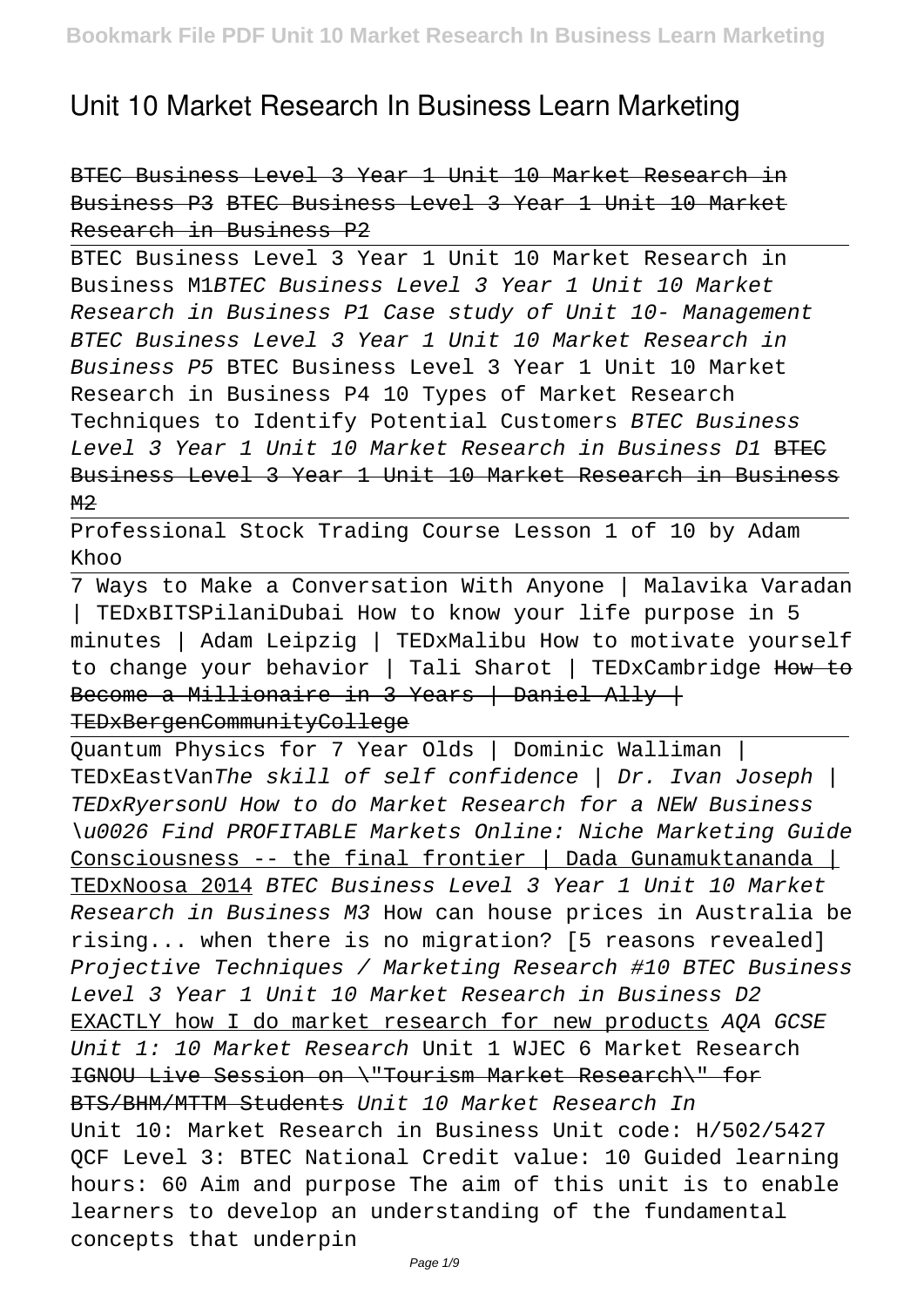Unit 10: Market Research in Business - Edexcel Unit 10 Market Resaerch in Business aim to is to enable learners to develop an understanding of the fundamental concepts that underpin why businesses collect data about their market, how they collect and interpret it and how it can be used to support marketing decisions.Here is the Unit 10 Market Research in Business Guide and Assignment Help Sheet.

Unit 10 Market Research in Business Guide and Assignment ... Essay - Unit 10 market research in business -  $p3/$ ;  $m2$  8. Essay - Unit 10 market research in business - p2 9. Presentation - Unit 10 market research in business - p1 Show more . 3 reviews By: muadhsaad977  $\&$ bullet; 8 ...

Unit 10 market research in business - d1 - Unit 10 ... Unit 10 Market Research P5 Interpret findings from the research presenting them clearly in an appropriate format. Unit 10 Market Research M1 Explain, with examples, how different market research methods are appropriate to assist different marketing situations.

BTEC Business Level 3 Unit 10 Market Research in Business ... BTEC Business Level 3 Unit 10 Market Research in Business M2: The purpose of this unit: Undertaking this unit will help you understand data collection, interpreting collected data and use it to make effective business decisions. You will understand the main types of market research, how to carry out and plan research. Assignment.

BTEC Business Level 3 Unit 10 Market Research in Business ...

October 30, 2020. April 24, 2018 by Xavi. BTEC Business Level 3 Unit 10 Market Research in Business M1: The purpose of this unit: Undertaking this unit will help you understand data collection, interpreting collected data and use it to make effective business decisions. You will understand the main types of market research, how to carry out and plan research.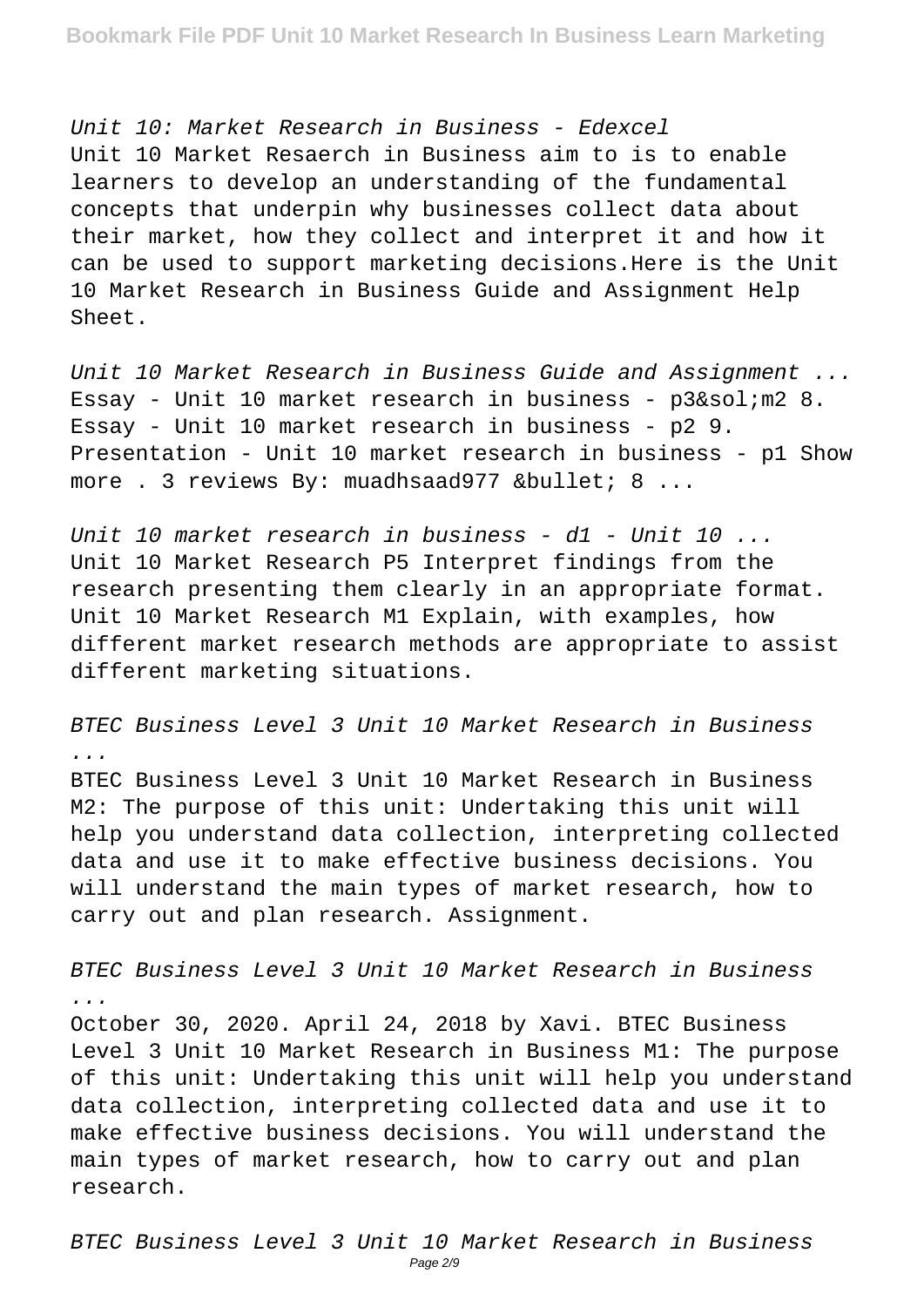**Bookmark File PDF Unit 10 Market Research In Business Learn Marketing**

... UNIT 10 - MARKET RESEARCH IN BUSINESS - P3. P3 plan market research for a selected product/ service using appropriate methods of data collection

Unit 10 - market research in business - p3 - Unit 10 ... Unit 1: The Business Environment ; Unit 2: Business Resources ; Unit 4 Business Communication ; Unit 7 Management Accounting ; Unit 9 Creative Product Promotion ; Unit 10: Market Research in Business ; Unit 29: Understanding Retailing ; Unit 36: Starting up a Small Business

BTEC Business Nationals; Unit 10 Market Research in ... Course BTEC Level 3, 90 Credit Diploma in Business Unit / Module / F Skill 10 LEVEL 3 Assignment Title Market Research in Business Lecturer/Assessor Terence Bowrage Issue date 25/03/2014 Submission date 23/04/2014 Student declaration I declare that this assignment is all my own work and the sources of information and material I have used (including the internet) have been fully identified and ...

Assignment For Unit 10 Market Research - 1119 Words | Bartleby

UNIT 10 P1 Describe types of market research In this task I will be explaining the different types of market research there are to gather information. There are two types of data in which market research can collect; qualitative and quantitative.

Advertising Lessons: unit 10 p1 p2 m1 d1 - Blogger Unit 10 Market Research: Simran Khatri Home P1. Describe types of market research. p1.docx: File Size: 21 kb: File Type: docx: Download File. P2. Explain how different market research methods have been used to make a marketing decision within a selected situation or business. p2.docx: File Size: 22 kb:

## Unit 10 Market Research - Home

Essay of 3 pages for the course Unit 10 - Market Research in Business at Pearson achieved all merit. Essay of 3 pages for the course Unit 10 - Market Research in Business at Pearson achieved all merit Studies, courses, subjects, and textbooks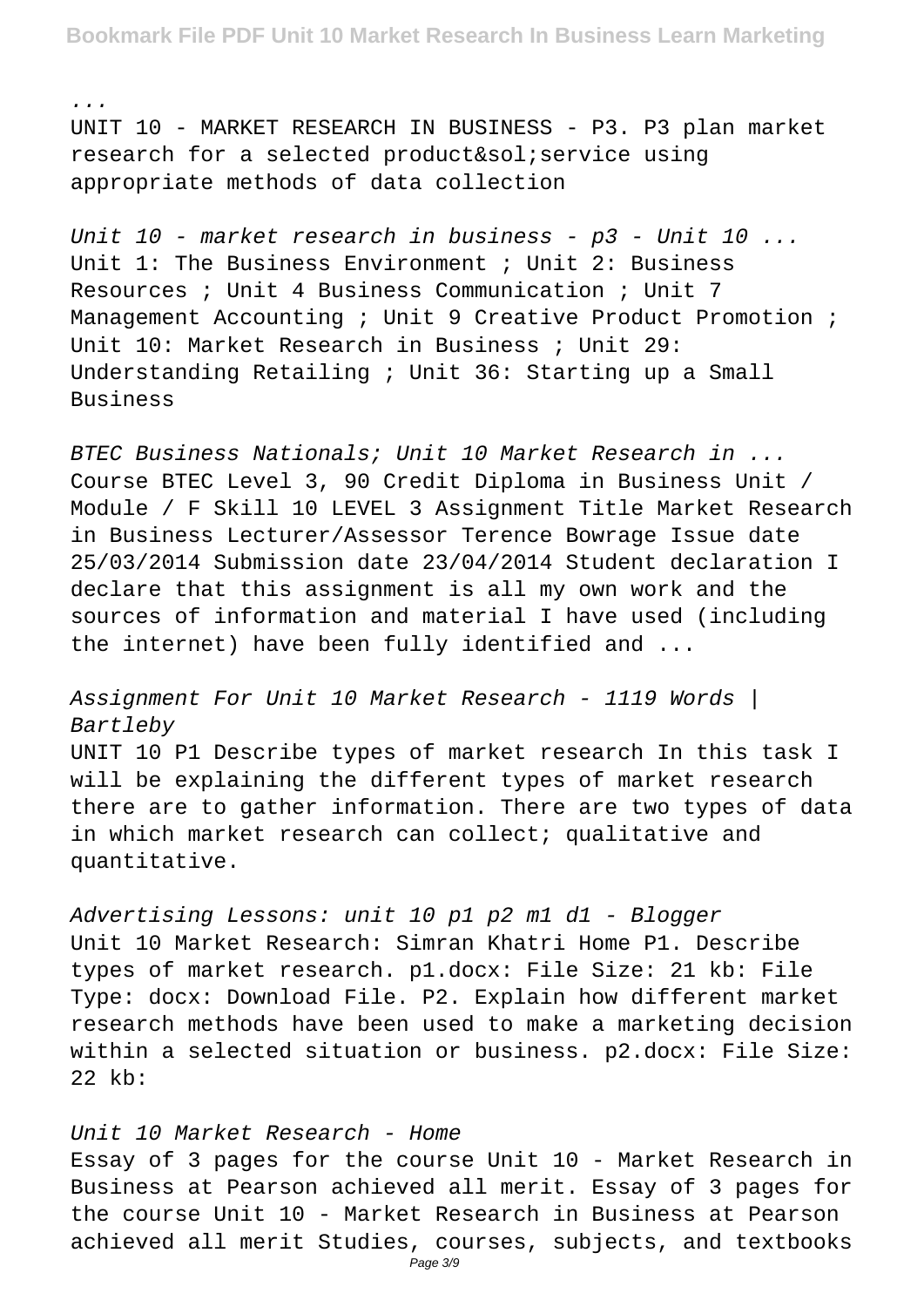for your search: Press Enter to view all search results ...

Unit 10 m1 and m2 market research in business - Unit 10 ... Unit 10 - Market research in Business. In this file, it contains all of the tasks for Unit 10 for the Business BTEC Diploma. It contains the tasks needed to achieve a Distinction for Business BTEC. I would suggest using these as a guidance to your own coursework.

Unit 10 - Market research in Business | Teaching Resources Unit 10: Marketing in the Aviation Industry Unit code: J/504/2284 QCF Level 3: BTEC Nationals Credit value: 9 Guided learning hours: 54 Aim and purpose The aim of this unit is to give learners an understanding of the principles of marketing and the skills needed to conduct market research and to develop a marketing plan for an aviation organisation. Unit introduction

Unit 10: Marketing in the Aviation Industry Unit 10 Market Research in Business - Free download as PDF File (.pdf), Text File (.txt) or read online for free. Scribd is the world's largest social reading and publishing site.

Unit 10 Market Research in Business | Marketing Research ... Unit 10 P5 M3 Interpret findings from the research presenting them clearly in an appropriate format Analyse the research findings and make recommendations on how marketing strategies could be adapted or implemented Within this assignment I will be interpreting the results from my market research which I carried out in JCoSS school.

## Advertising Lessons: unit 10 p5 m3 d2 RESUB

Unit 10 Introduction to marketing research M1 Explain the context in which different marketing research methods are appropriate. Customer Behaviour In order to effectively undertake market research on customer behaviour; such as expected prices, how they react to certain methods of research and what kind of care do the customers expect after the purchase is made, it would be best to use observation along with focus groups.

Unit 10 Introduction to marketing research M1 - 1043 Words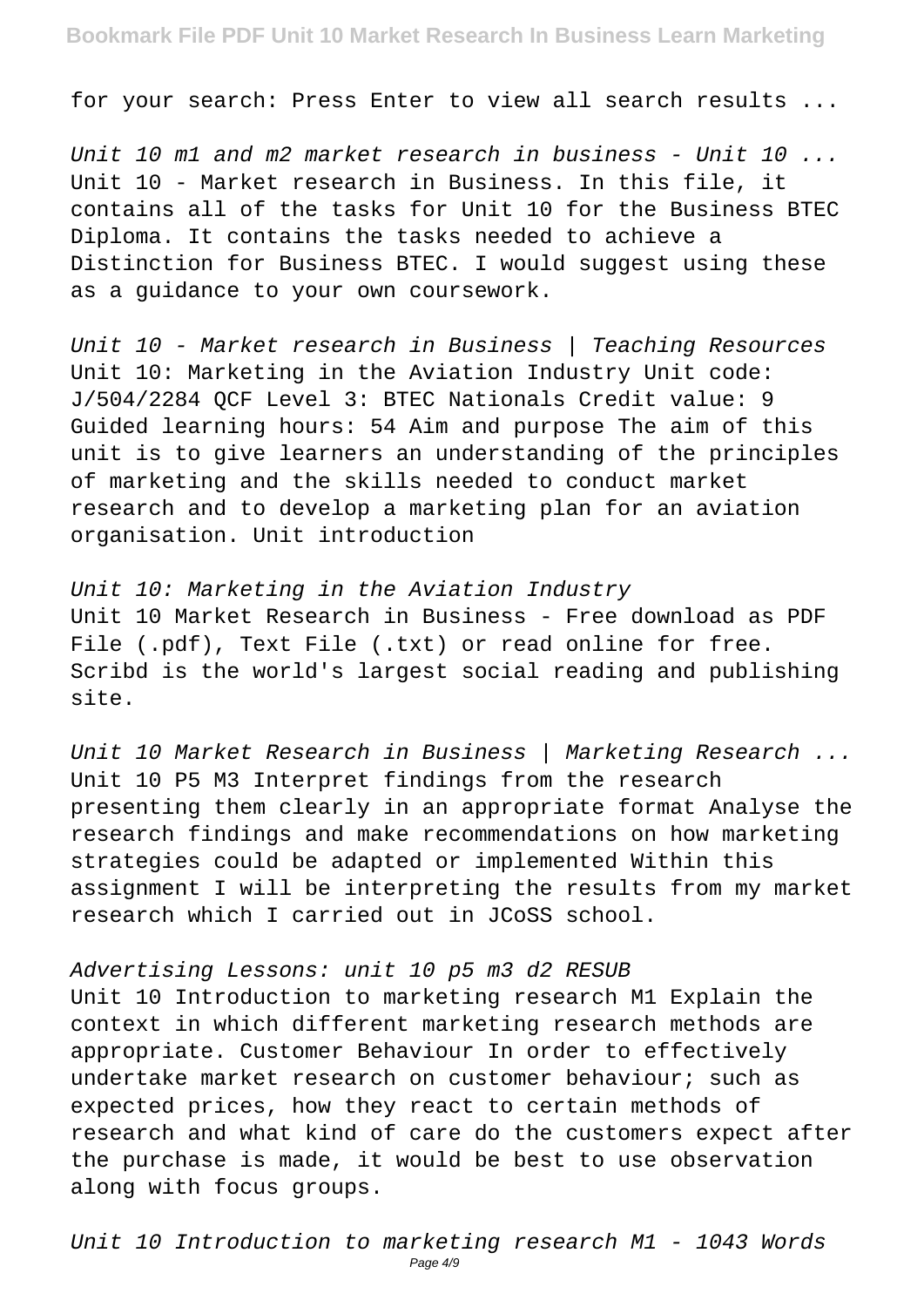... Created Date: 6/7/2010 12:06:50 PM

Welcome to LearnMarketing.net Blog. Oct. 28, 2020. Remote health initiatives to help minimize work-from-home stress; Oct. 23, 2020. The best video templates for 7 different situations

Unit 10 Market research in business by Christina Andreou Unit 10 Market Research in Business - P4 Studies, courses, subjects, and textbooks for your search: Press Enter to view all search results () Press Enter to view all search results () Login Sell. Find study resources for. Universities. Popular Universities in the United States ...

BTEC Business Level 3 Year 1 Unit 10 Market Research in Business P3 BTEC Business Level 3 Year 1 Unit 10 Market Research in Business P2

BTEC Business Level 3 Year 1 Unit 10 Market Research in Business M1BTEC Business Level 3 Year 1 Unit 10 Market Research in Business P1 Case study of Unit 10- Management BTEC Business Level 3 Year 1 Unit 10 Market Research in Business P5 BTEC Business Level 3 Year 1 Unit 10 Market Research in Business P4 10 Types of Market Research Techniques to Identify Potential Customers BTEC Business Level 3 Year 1 Unit 10 Market Research in Business D1 BTEC Business Level 3 Year 1 Unit 10 Market Research in Business  $M<sub>2</sub>$ 

Professional Stock Trading Course Lesson 1 of 10 by Adam Khoo

7 Ways to Make a Conversation With Anyone | Malavika Varadan TEDxBITSPilaniDubai How to know your life purpose in 5 minutes | Adam Leipzig | TEDxMalibu How to motivate yourself to change your behavior | Tali Sharot | TEDxCambridge How to Become a Millionaire in 3 Years | Daniel Ally | TEDxBergenCommunityCollege

Quantum Physics for 7 Year Olds | Dominic Walliman | TEDxEastVanThe skill of self confidence | Dr. Ivan Joseph | TEDxRyersonU How to do Market Research for a NEW Business \u0026 Find PROFITABLE Markets Online: Niche Marketing Guide Consciousness -- the final frontier | Dada Gunamuktananda |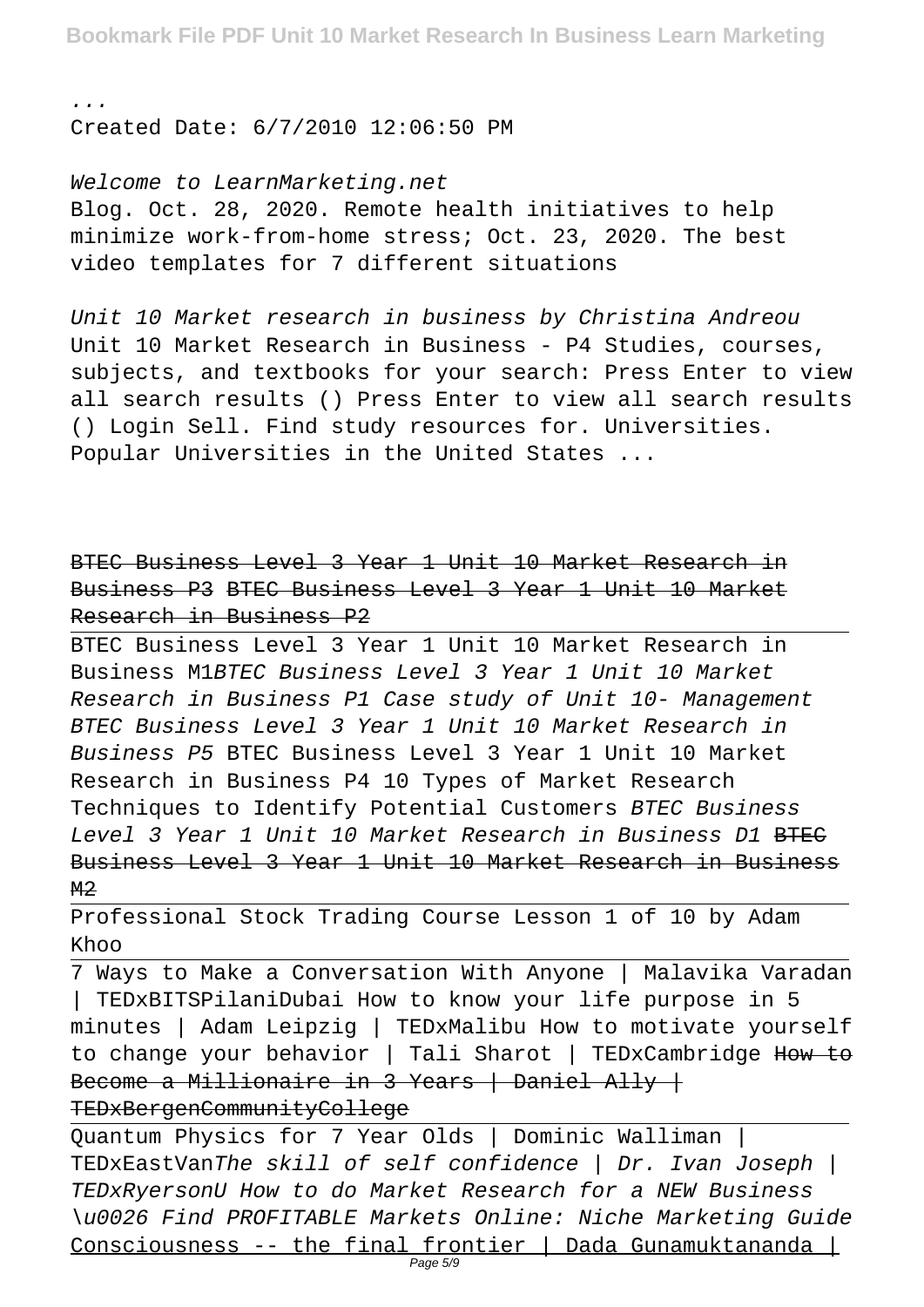TEDxNoosa 2014 BTEC Business Level 3 Year 1 Unit 10 Market Research in Business M3 How can house prices in Australia be rising... when there is no migration? [5 reasons revealed] Projective Techniques / Marketing Research #10 BTEC Business Level 3 Year 1 Unit 10 Market Research in Business D2 EXACTLY how I do market research for new products AQA GCSE Unit 1: 10 Market Research Unit 1 WJEC 6 Market Research IGNOU Live Session on \"Tourism Market Research\" for BTS/BHM/MTTM Students Unit 10 Market Research In Unit 10: Market Research in Business Unit code: H/502/5427 QCF Level 3: BTEC National Credit value: 10 Guided learning hours: 60 Aim and purpose The aim of this unit is to enable learners to develop an understanding of the fundamental concepts that underpin

Unit 10: Market Research in Business - Edexcel Unit 10 Market Resaerch in Business aim to is to enable learners to develop an understanding of the fundamental concepts that underpin why businesses collect data about their market, how they collect and interpret it and how it can be used to support marketing decisions.Here is the Unit 10 Market Research in Business Guide and Assignment Help Sheet.

Unit 10 Market Research in Business Guide and Assignment ... Essay - Unit 10 market research in business -  $p3/$  m2 8. Essay - Unit 10 market research in business - p2 9. Presentation - Unit 10 market research in business - p1 Show more . 3 reviews By: muadhsaad977 • 8 ...

Unit 10 market research in business - d1 - Unit 10 ... Unit 10 Market Research P5 Interpret findings from the research presenting them clearly in an appropriate format. Unit 10 Market Research M1 Explain, with examples, how different market research methods are appropriate to assist different marketing situations.

BTEC Business Level 3 Unit 10 Market Research in Business ... BTEC Business Level 3 Unit 10 Market Research in Business M2: The purpose of this unit: Undertaking this unit will help you understand data collection, interpreting collected data and use it to make effective business decisions. You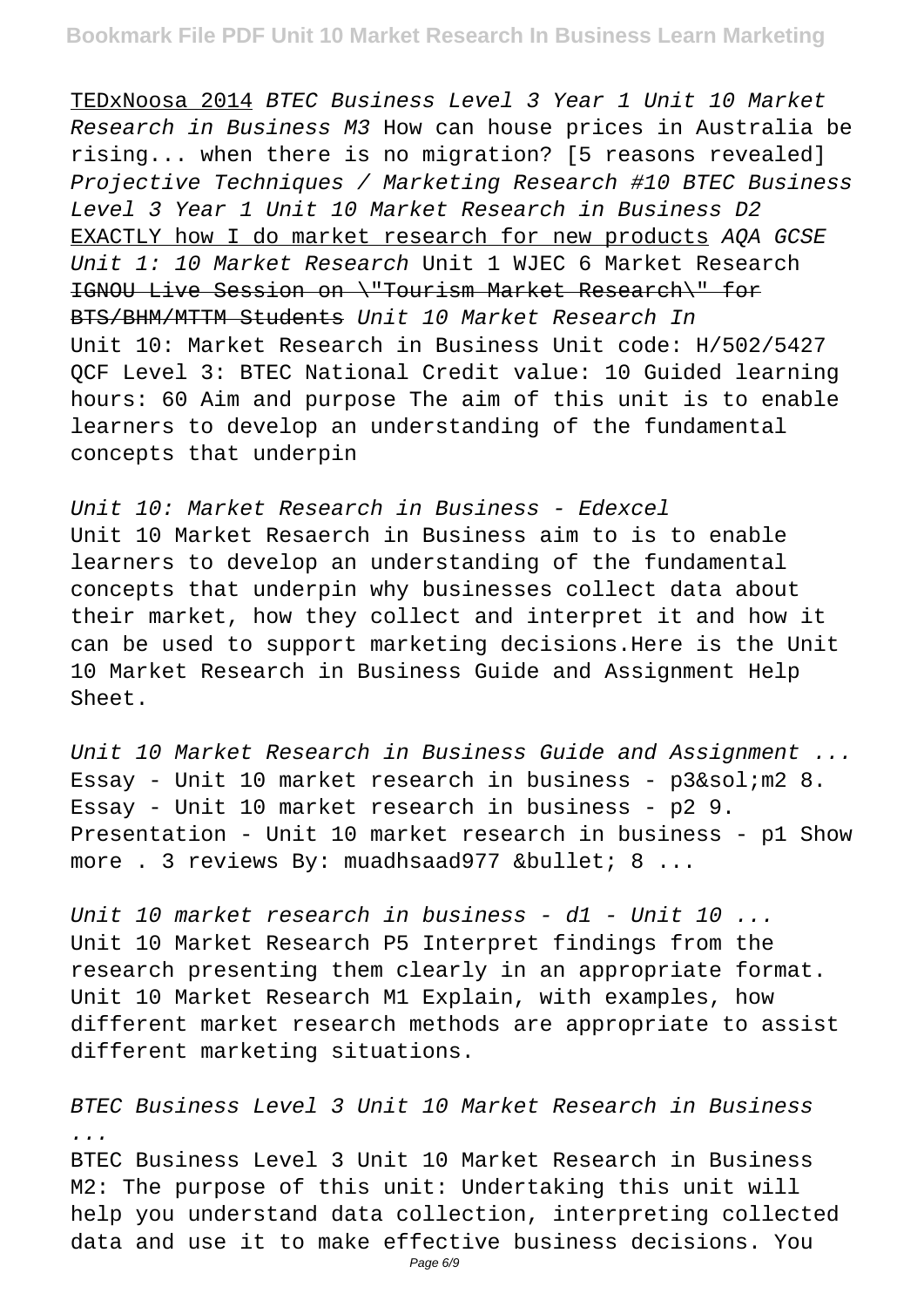will understand the main types of market research, how to carry out and plan research. Assignment.

BTEC Business Level 3 Unit 10 Market Research in Business ... October 30, 2020. April 24, 2018 by Xavi. BTEC Business

Level 3 Unit 10 Market Research in Business M1: The purpose of this unit: Undertaking this unit will help you understand data collection, interpreting collected data and use it to make effective business decisions. You will understand the main types of market research, how to carry out and plan research.

BTEC Business Level 3 Unit 10 Market Research in Business ... UNIT 10 - MARKET RESEARCH IN BUSINESS - P3. P3 plan market research for a selected product/ service using appropriate methods of data collection

Unit 10 - market research in business - p3 - Unit 10 ... Unit 1: The Business Environment ; Unit 2: Business Resources ; Unit 4 Business Communication ; Unit 7 Management Accounting ; Unit 9 Creative Product Promotion ; Unit 10: Market Research in Business ; Unit 29: Understanding Retailing ; Unit 36: Starting up a Small Business

BTEC Business Nationals; Unit 10 Market Research in ... Course BTEC Level 3, 90 Credit Diploma in Business Unit / Module / F Skill 10 LEVEL 3 Assignment Title Market Research in Business Lecturer/Assessor Terence Bowrage Issue date 25/03/2014 Submission date 23/04/2014 Student declaration I declare that this assignment is all my own work and the sources of information and material I have used (including the internet) have been fully identified and ...

Assignment For Unit 10 Market Research - 1119 Words | Bartleby

UNIT 10 P1 Describe types of market research In this task I will be explaining the different types of market research there are to gather information. There are two types of data in which market research can collect; qualitative and quantitative.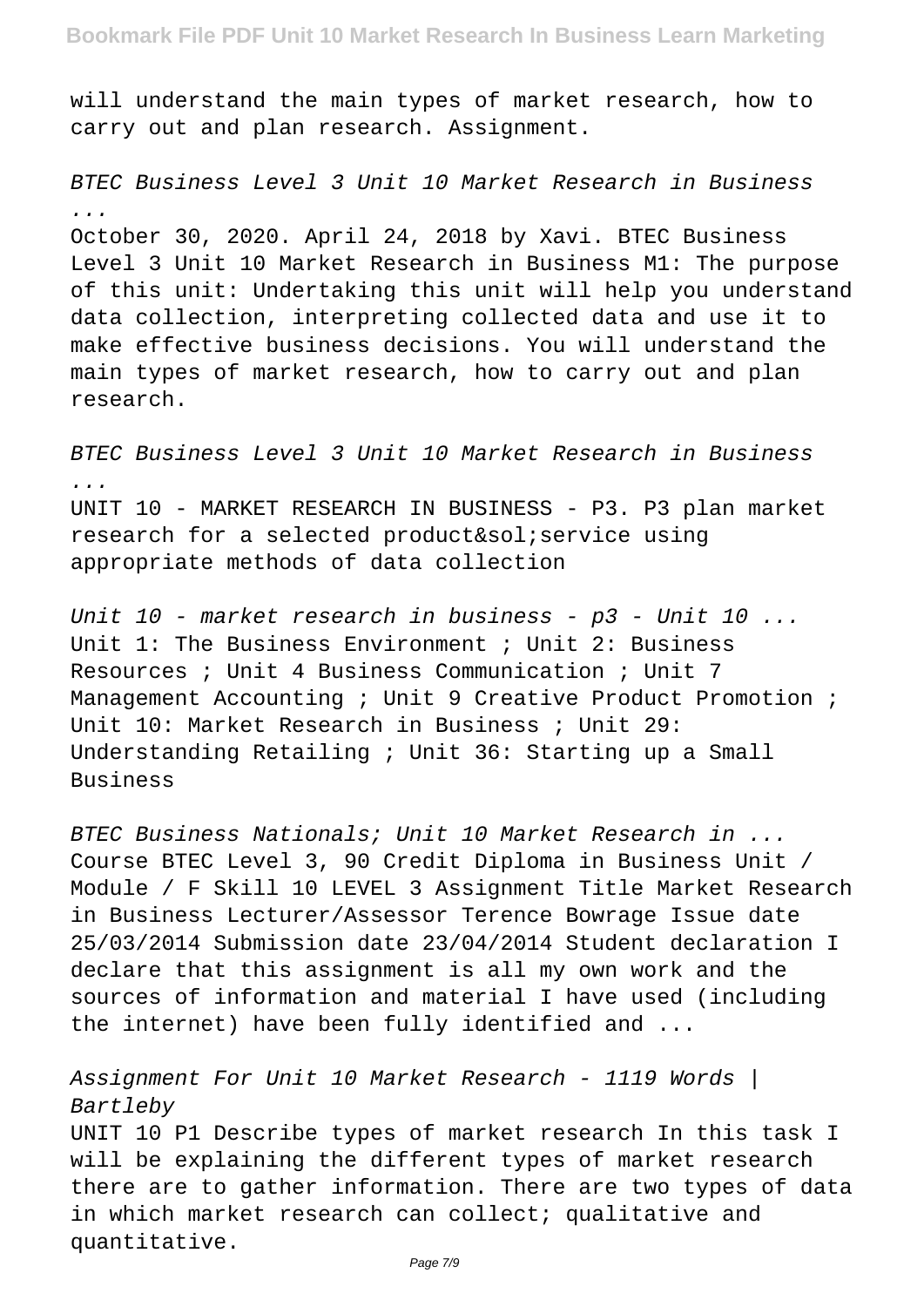Advertising Lessons: unit 10 p1 p2 m1 d1 - Blogger Unit 10 Market Research: Simran Khatri Home P1. Describe types of market research. p1.docx: File Size: 21 kb: File Type: docx: Download File. P2. Explain how different market research methods have been used to make a marketing decision within a selected situation or business. p2.docx: File Size: 22 kb:

Unit 10 Market Research - Home Essay of 3 pages for the course Unit 10 - Market Research in Business at Pearson achieved all merit. Essay of 3 pages for the course Unit 10 - Market Research in Business at Pearson achieved all merit Studies, courses, subjects, and textbooks for your search: Press Enter to view all search results ...

Unit 10 m1 and m2 market research in business - Unit 10 ... Unit 10 - Market research in Business. In this file, it contains all of the tasks for Unit 10 for the Business BTEC Diploma. It contains the tasks needed to achieve a Distinction for Business BTEC. I would suggest using these as a guidance to your own coursework.

Unit 10 - Market research in Business | Teaching Resources Unit 10: Marketing in the Aviation Industry Unit code: J/504/2284 QCF Level 3: BTEC Nationals Credit value: 9 Guided learning hours: 54 Aim and purpose The aim of this unit is to give learners an understanding of the principles of marketing and the skills needed to conduct market research and to develop a marketing plan for an aviation organisation. Unit introduction

Unit 10: Marketing in the Aviation Industry Unit 10 Market Research in Business - Free download as PDF File (.pdf), Text File (.txt) or read online for free. Scribd is the world's largest social reading and publishing site.

Unit 10 Market Research in Business | Marketing Research ... Unit 10 P5 M3 Interpret findings from the research presenting them clearly in an appropriate format Analyse the research findings and make recommendations on how marketing strategies could be adapted or implemented Within this